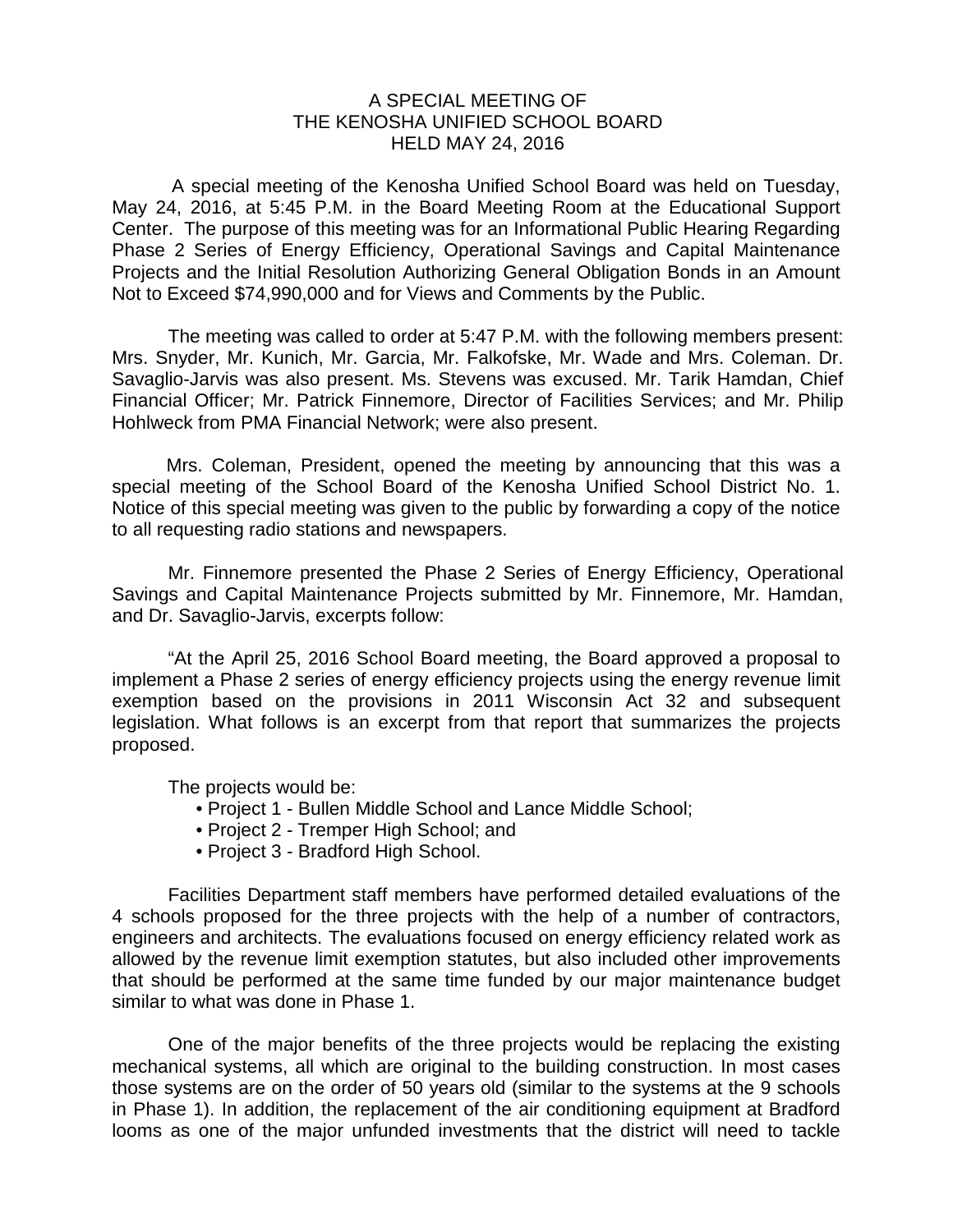soon. That equipment is over 35 years old and is at the end of its useful life. These projects would provide a number of benefits in addition to massive energy savings at the four schools. One of the most notable would be the addition of air conditioning at Tremper High School. The statutes allow for the addition of air conditioning if the entire heating and ventilation system is being replaced due to the dramatic energy savings in those areas plus the major overlap in equipment that serves the full array of HVAC.

Another major improvement would be the addition of vestibules at the main entrances to the four schools. These vestibules would provide for significant energy savings as well as improved security and an aesthetic improvement to the front of each school. These entrances in combination with window replacement projects will have a similar impact as the aesthetic appeal of the projects performed at Forest park, Grewenow, Harvey, Roosevelt and Jane Vernon.

The budgetary cost estimates are based on 2016 dollars, and so some level of inflation should be used as we evaluate the projects due to the six year implementation. It is proposed that a 3% inflation factor be applied to the second project (Tremper) and a 6% inflation factor be applied to the third project (Bradford). As mentioned earlier, we will also be performing other upgrades to the schools concurrently funded by our major maintenance budget. These projects will include major flooring replacements including removal of the asbestos floor tile at Lance, replacement of casework, and in some case locker replacement and resolving problems with classroom entrances. These projects will be detailed each year as part of the capital plan proposal provided to the Board in the January-February timeframe. Another improvement that would be implemented would be the expansion of the cafeteria at Lance which would be funded by the Food Service budget (Fund 50)."

 Mr. Hamdan introduced Mr. Hohlweck and he presented the Initial Resolution Authorizing General Obligation Bonds in an Amount Not to Exceed \$74,990,000, excepts follow:

"The proposed energy efficiency projects total \$73,004,434 (\$74,990,000 when including inflation) and will be funded by long-term debt issuance in Fund 38. The attached resolution authorizes an amount not to exceed \$74,990,000. The "Initial Resolution" was discussed in the April 25, 2016 report and is required to be approved in order to be in compliance with issuing Fund 38 debt (non-referendum debt). With this Board approval, a Public Hearing is also required since the maturity of the proposed debt will exceed ten years; therefore, Notice to the Electors was published in the Kenosha News on May 16, 2016.

The next steps as stated in the April 25th report are as follows:

- 1. Public Hearing (within 10 days of publication of Notice) May 24, 2016
- 2. 30-day Petition Period begins the day after the Public Hearing May 25, 2016
- 3. Final Board Approval and Approval for Sale of Bonds for Project 1 June 28, 2016.

As stated in the April 25, 2016 report, the scheduled debt service payments in the 2016-2017 fiscal year are set to decrease dramatically (approximately \$4,600,000) as the District will have retired (paid-off) debt related to previous capital projects. The